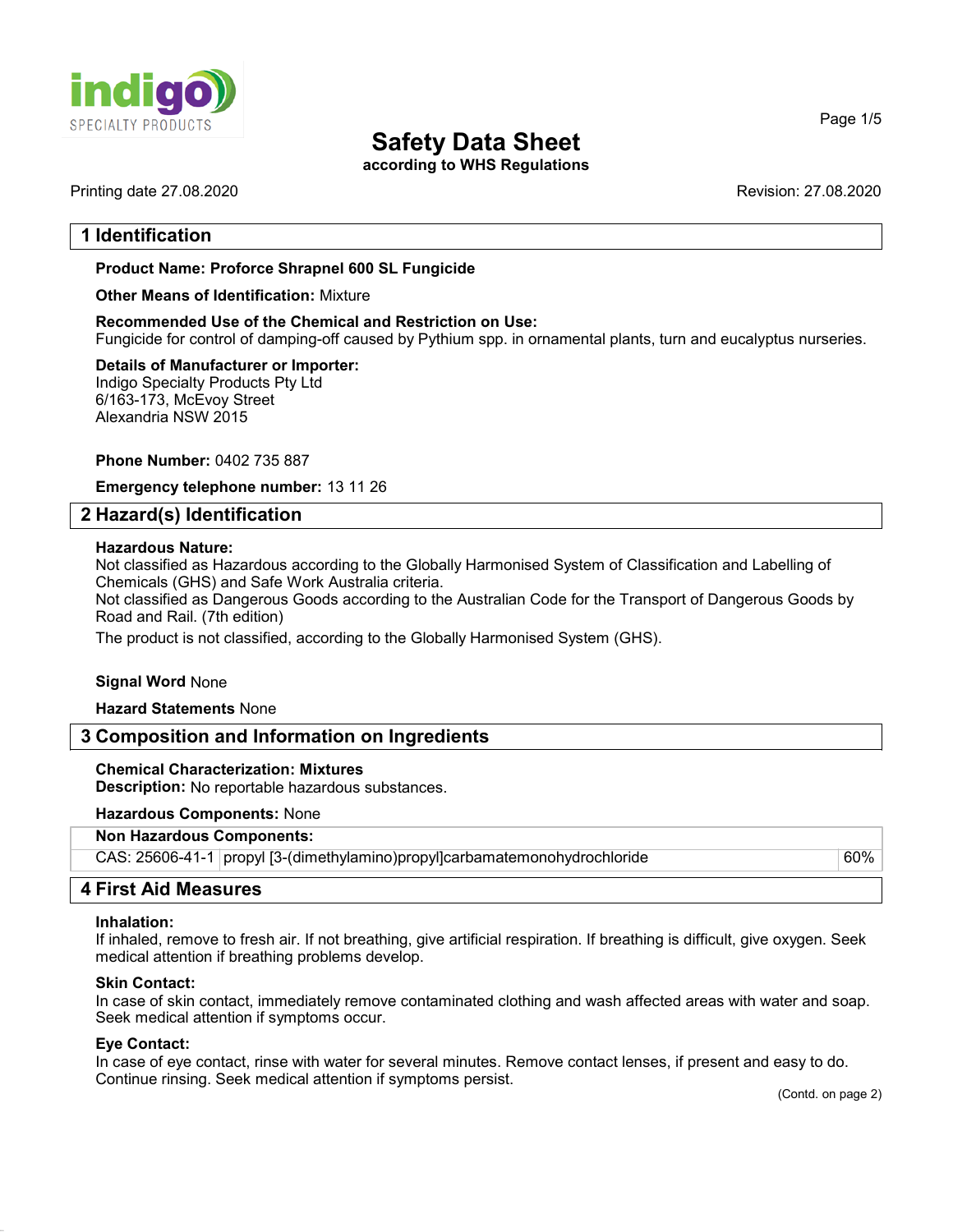according to WHS Regulations

Printing date 27.08.2020 Revision: 27.08.2020

### Product Name: **Proforce Shrapnel 600 SL Fungicide**

### Ingestion:

If swallowed, do not induce vomiting. If vomiting occurs spontaneously, keep head below hips to prevent aspiration. Do not give anything by mouth to an unconscious person. Seek medical attention if symptoms occur.

### Symptoms Caused by Exposure:

Inhalation: No adverse health effects expected.

Skin Contact: May cause skin irritation. Repeated exposure may cause skin sensitisation.

Eye Contact: May cause eye irritation.

Ingestion: No adverse health effects expected.

# 5 Fire Fighting Measures

Suitable Extinguishing Media: Use fire extinguishing methods suitable to surrounding conditions.

### Specific Hazards Arising from the Chemical:

No hazardous decomposition products known.

Product is non flammable.

Containers close to fire should be removed only if safe to do so. Use water spray to cool fire exposed containers. Minimise run-off from fire fighting entering drains or water courses.

### Special Protective Equipment and Precautions for Fire Fighters:

When fighting a major fire wear self-contained breathing apparatus and protective equipment.

# 6 Accidental Release Measures

### Personal Precautions, Protective Equipment and Emergency Procedures:

Wear appropriate respiratory protection, chemical resistant gloves, protective clothing and safety boots.

Environmental Precautions: In the event of a major spill, prevent spillage from entering drains or water courses.

### Methods and Materials for Containment and Cleaning Up:

Stop leak if safe to do so and absorb spill with sand, earth, vermiculite or some other absorbent material. Collect the spilled material and place into a suitable container for disposal.

# 7 Handling and Storage

### Precautions for Safe Handling:

Use of safe work practices are recommended to avoid eye or skin contact and inhalation of vapours. Use only outdoors or in a well-ventilated area.

Food, beverages and tobacco products should not be stored or consumed where this material is in use. Always wash hands before smoking, eating, drinking or using the toilet.

Wash contaminated clothing and other protective equipment before storage or re-use. Provide eyewash fountains and safety showers in close proximity to points of potential exposure.

### Conditions for Safe Storage:

Store in a cool, dry and well ventilated area. Protect from long periods of direct sunlight. Keep in original container.

# 8 Exposure Controls and Personal Protection

### Exposure Standards:

The product does not contain any relevant quantities of materials with critical values that have to be monitored at the workplace.

Engineering Controls: Natural ventilation should be adequate under normal use conditions.

(Contd. of page 1)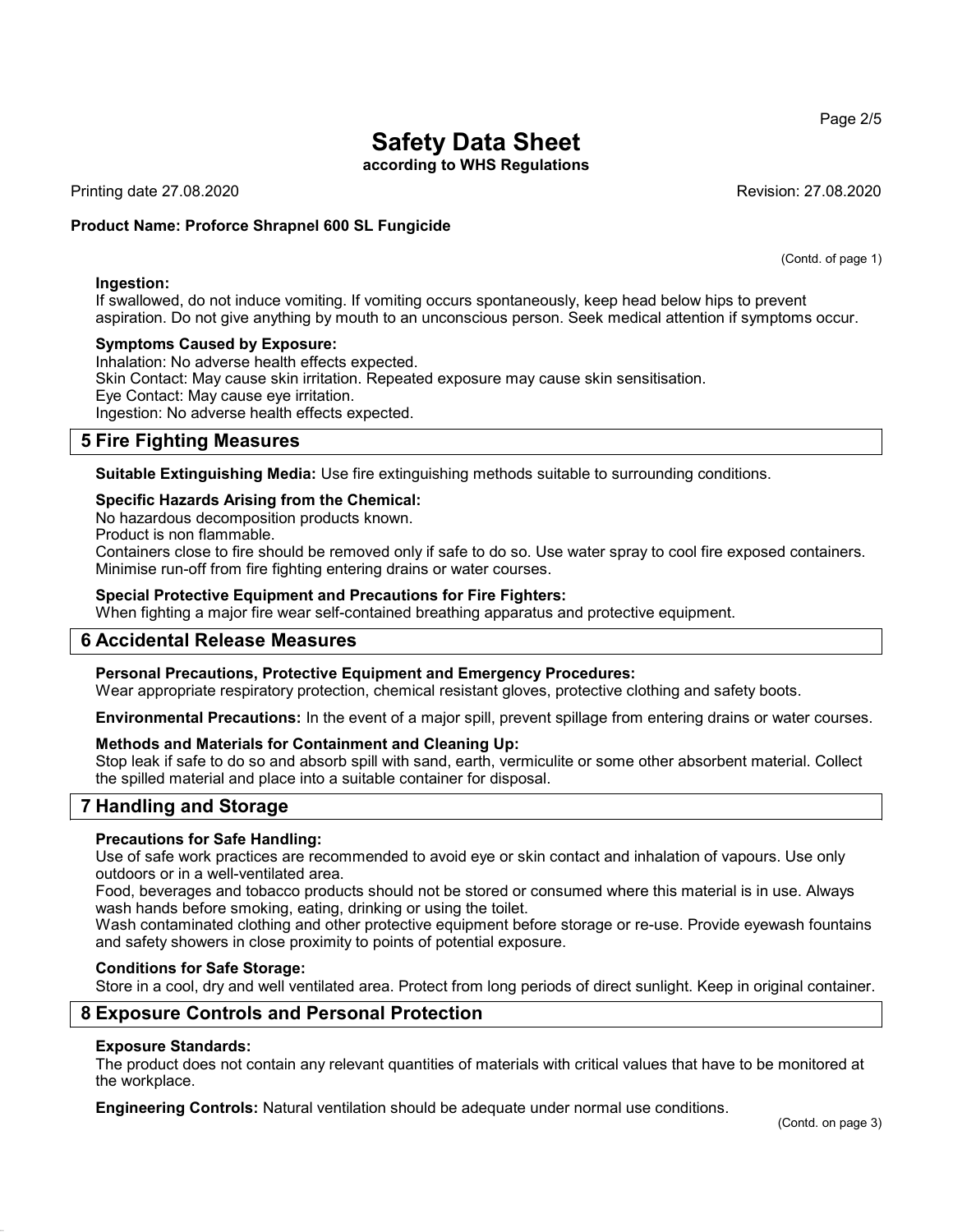according to WHS Regulations

Printing date 27.08.2020 **Revision: 27.08.2020** Revision: 27.08.2020

### Product Name: **Proforce Shrapnel 600 SL Fungicide**

(Contd. of page 2)

Page 3/5

Respiratory Protection: Respiratory protection is not required under normal use conditions.

### Skin Protection:

Wear elbow length PVC gloves. See Australian/New Zealand Standard AS/NZS 2161 for more information. Occupational protective clothing (depending on conditions in which it has to be used, in particular as regards the period for which it is worn, which shall be determined on the basis of the seriousness of the risk, the frequency of exposure to the risk, the characteristics of the workstation of each worker and the performance of the protective clothing). See Australian/New Zealand Standard AS/NZS 4501 for more information.

#### Eye and Face Protection:

Eye and face protectors for protection against splashing materials or liquids. See Australian/New Zealand Standard AS/NZS 1337 for more information.

# 9 Physical and Chemical Properties

| Appearance:                                              |                             |
|----------------------------------------------------------|-----------------------------|
| Form:                                                    | Liquid                      |
| Colour:                                                  | Clear light yellow          |
| Odour:                                                   | No information available    |
| <b>Odour Threshold:</b>                                  | Not determined.             |
| pH-Value:                                                | 4.14 (undiluted, CIPAC MT3) |
| <b>Melting point/freezing point:</b>                     | Not determined.             |
| <b>Initial Boiling Point/Boiling Range:</b>              | Not determined.             |
| <b>Flash Point:</b>                                      | Not applicable              |
| <b>Flammability:</b>                                     | Product is not flammable.   |
| <b>Decomposition Temperature:</b>                        | Not determined.             |
| <b>Explosion Limits:</b>                                 |                             |
| Lower:                                                   | Not applicable.             |
| Upper:                                                   | Not applicable.             |
| <b>Vapour Pressure:</b>                                  | Not determined.             |
| <b>Density:</b>                                          | Not determined.             |
| <b>Relative Density:</b>                                 | 1.08 (CIPAC MT3)            |
| <b>Vapour Density:</b>                                   | Not determined.             |
| <b>Evaporation Rate:</b>                                 | Not determined.             |
| <b>Solubility in Water:</b>                              | Completely soluble.         |
| Partition Coefficient (n-octanol/water): Not determined. |                             |
| Viscosity:                                               | Not determined.             |

# 10 Stability and Reactivity

Possibility of Hazardous Reactions: No known hazardous reactions.

Chemical Stability: Stable under normal conditions.

Conditions to Avoid: Prolonged periods of direct sunlight.

Incompatible Materials: No further relevant information available.

Hazardous Decomposition Products: No hazardous decomposition products known.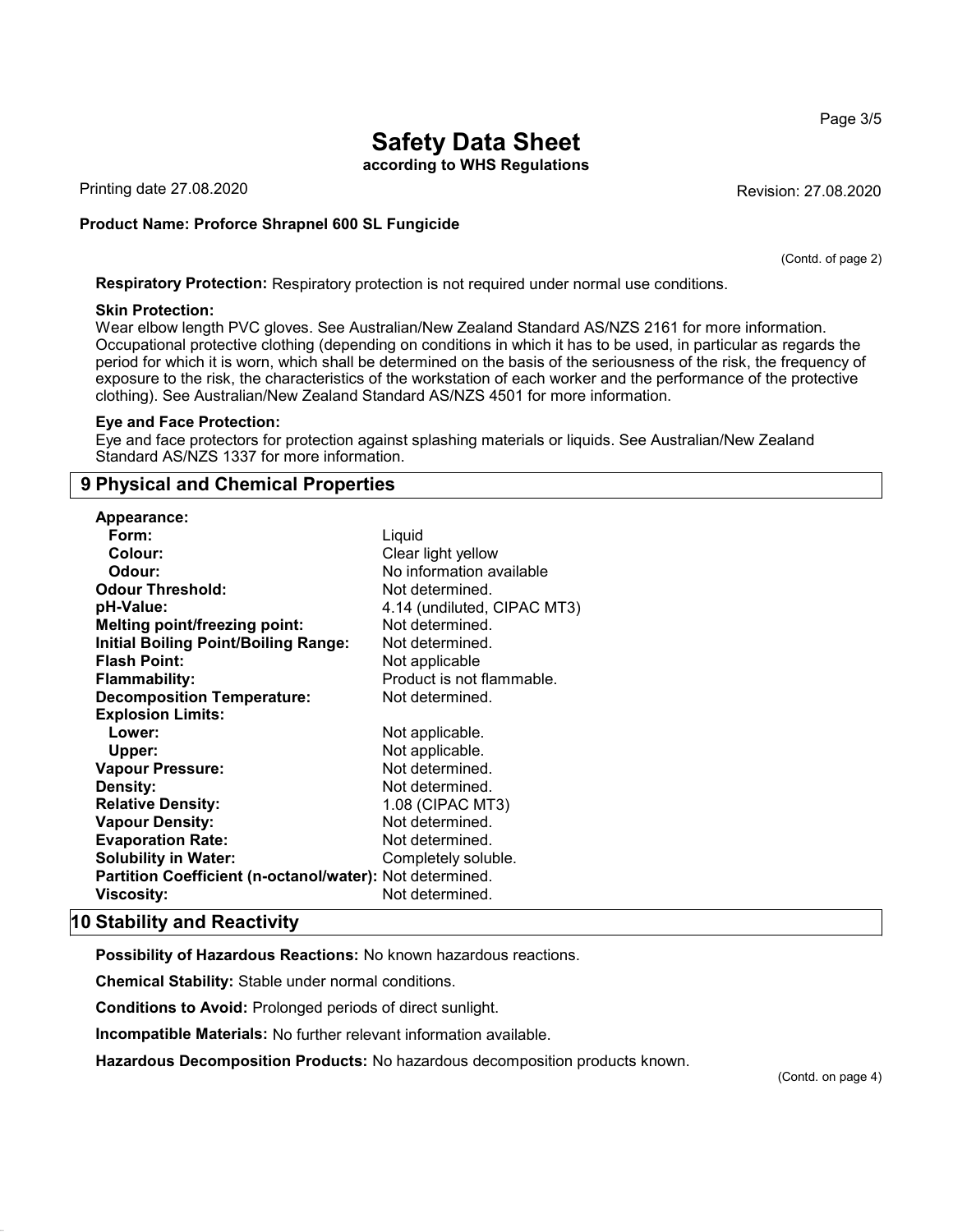according to WHS Regulations

Printing date 27.08.2020 Revision: 27.08.2020

Product Name: **Proforce Shrapnel 600 SL Fungicide**

# 11 Toxicological Information

### Toxicity:

### Acute Health Effects

Inhalation: No adverse health effects expected.

Skin: May cause skin irritation. Repeated exposure may cause skin sensitisation.

Eye: May cause eye irritation.

Ingestion: No adverse health effects expected.

Skin Corrosion / Irritation: Based on classification principles, the classification criteria are not met.

Serious Eye Damage / Irritation: Based on classification principles, the classification criteria are not met.

Respiratory or Skin Sensitisation: Based on classification principles, the classification criteria are not met.

Germ Cell Mutagenicity: Based on classification principles, the classification criteria are not met.

Carcinogenicity: This product does NOT contain any IARC listed chemicals.

Reproductive Toxicity: Based on classification principles, the classification criteria are not met.

### Specific Target Organ Toxicity (STOT) - Single Exposure:

Based on classification principles, the classification criteria are not met.

### Specific Target Organ Toxicity (STOT) - Repeated Exposure:

Based on classification principles, the classification criteria are not met.

Aspiration Hazard: Based on classification principles, the classification criteria are not met.

Chronic Health Effects: No data associated with long term health effects.

Existing Conditions Aggravated by Exposure: Not expected to be a hazard.

### Additional toxicological information:

The Australian Acceptable Daily Intake (ADI) for propamocarb for a human is 0.4 mg/kg/day, set for the public for daily, lifetime exposure. This is based on the NOAEL of 39 mg/kg/day, the level determined to show no effects during long term exposure for the most sensitive indicators and the most sensitive species. (Ref: Australian Pesticides and Veterinary Medicines Authority, 'Acceptable Daily Intakes for Agricultural and Veterinary Chemicals', 2020).

# 12 Ecological Information

Ecotoxicity: No data available on finished product.

Aquatic toxicity: No data available on finished product.

Persistence and Degradability: No data available on finished product.

Bioaccumulative Potential: No data available on finished product.

Mobility in Soil: No data available on finished product.

Other adverse effects: No further relevant information available.

(Contd. on page 5)

Page 4/5

(Contd. of page 3)